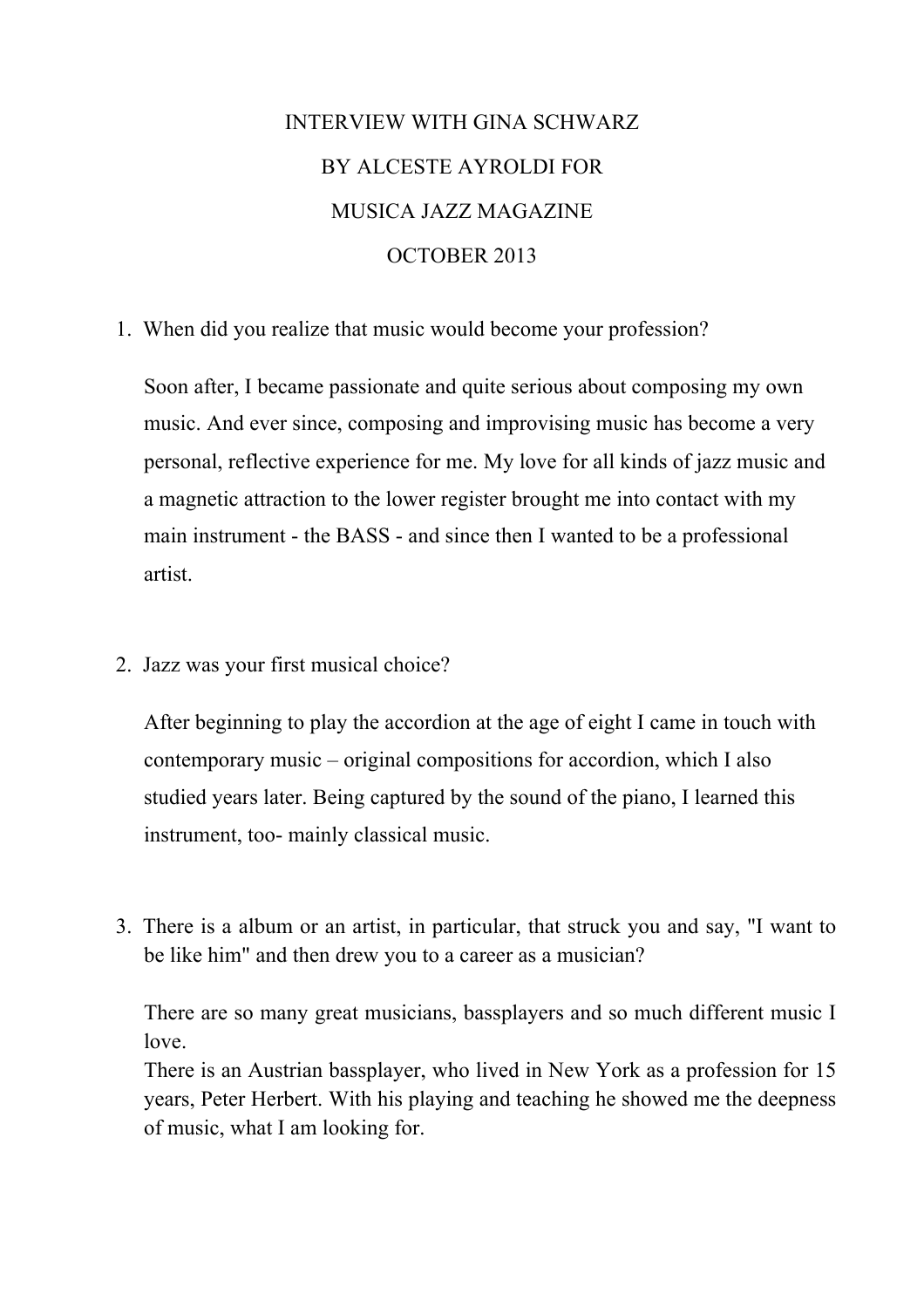4. Jazzista is your first album as leader, but you have a lot of experience with different combos. How you have matured the idea? The compositions were already born before or you've written straight off?

Gina Schwarz "SchwarzMarkt" 2006 was my Debut Cd as a leader, followed by "Airbass" in 2008.

SchwarzMarkt was my first band as a leader. It was very important for my musical development, to deepen my skills in composition, arranging, improvisation and bandleading.

Airbass was a cooperation with a famous Austrian harp player (Richard Oesterreicher). Most of the tunes I composed for this album, this special instrument.

"Jazzista" is my third album as a leader. Some compositions were already born and some pretty new.

5. You called your album Jazzista: why you used this name (Italian, I presume)?

Touring with US saxophonist George Garzone, and playing (mainly modern jazz) with him was a highly inspiring experience for me. I wrote the tune "Jazzista" for the "In the Zone-Tour" featuring George Garzone, who has Italian roots, in 2007. I like this title, because it says what I am, and somehow I have the feeling of being connected with the Italian culture and music.

6. Three parts and different kind of styles, different music. Is it a trip through different cultures?

On Part I "Caballitos" you can hear music in three four time, what is very typical for Vienna and for music for accordion, too. A sip of classical music meets the feeling of going round in a carousel in Vienna.

With Part II "Milonga Luzia" I tried to combine tango, modern jazz.

Recently I listened to the great music of Avishai Cohen. His afro cuban music style influenced me a lot, you can hear this on Part III "Santiago".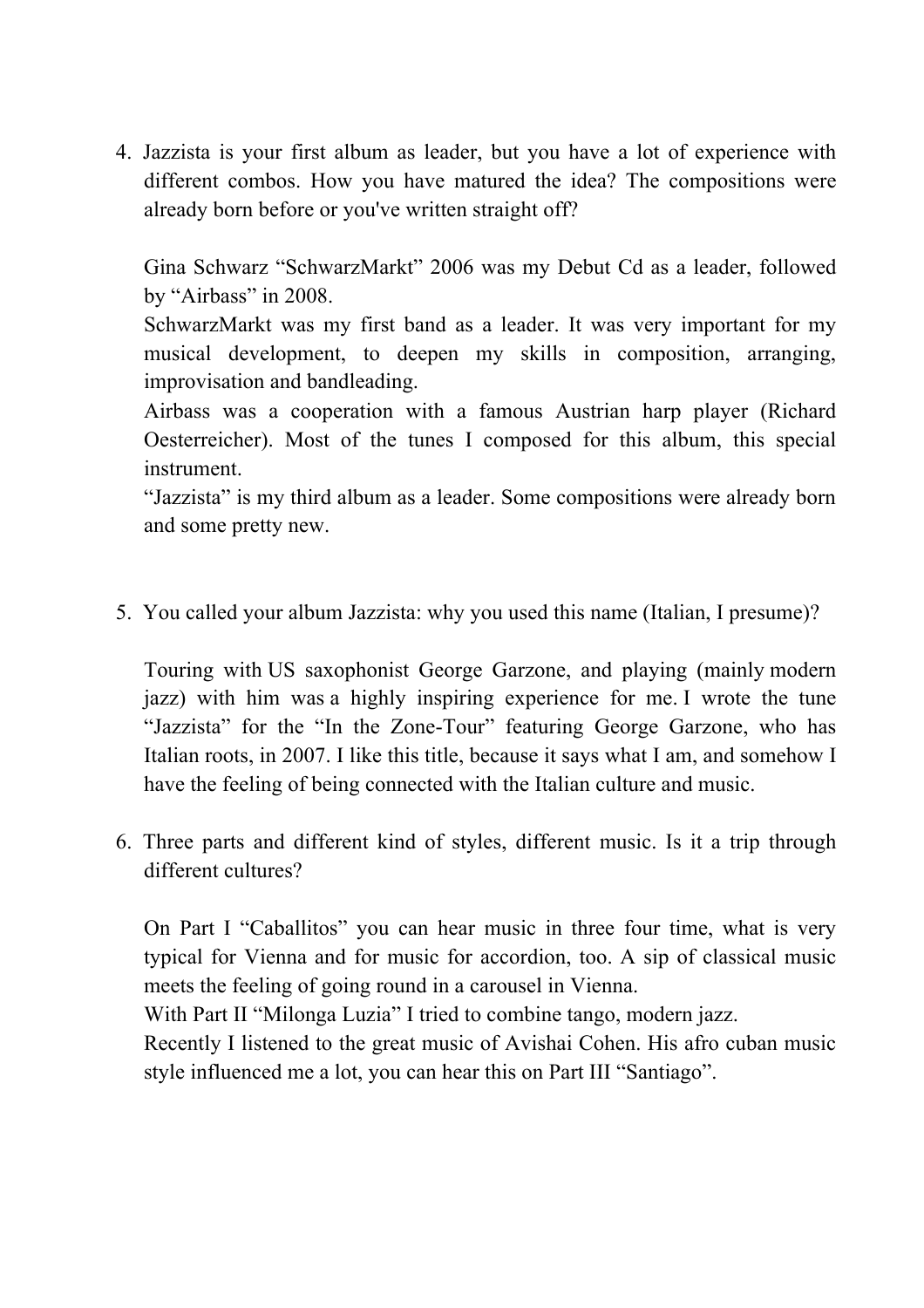7. It's a big surprise for me the bandoneon, because it gave a romanticism that I did not expect: was this the sound you wanted already from the beginning?

My mother and my sister played accordion. So for me it was clear, to learn this instrument, too. This specific unique sound impressed me from my childhood on, during my studies at the Conservatory Vienna, till now. That's why I made the conscious decision to write an accordion suite for this album. But after listening a lot to the great music of Astor Piazolla, I changed my plans and choosed the bandoneon.

*8.* I have read that you had dedicated this album to Jane: who is her? (if you want to talk about her) … *Where did you read this?*

Suite Imaginacion Part II: "Milonga Luzia" is dedicated to my mother Luzia. I want to thank her for supporting me and sparing no efforts for my musical education. I remember when I was a child sometimes she brought me to the music school with her bike, the accordion on the drag link and me on the carrier.

Music is something special for her, full of gladsome and peaceful feelings and full of joie de vivre.

9. As I wrote, I appreciated very much your album and your technique: I listened a lot of groove in your hands and this groove is so natural! Who is your mentor?

After studying electric bass at the Conservatory Vienna I started playing acoustic bass without a teacher.

Again I have to mention Peter Herbert, the Austrian bassplayer, who gave me a few lessons, always honest feed back, lots of attention and support.

Later I had the opportunity to be in the class of John Lockwood at Berklee College of Music in Boston.

In New York I took a few exiting lessons with famous American bassplayers like Buster Williams, Cecil McBee, Dennis Irwin.

Reffering to my left hand technique, I really appreciated working with the principal bassist of the Wiener Symphoniker, Ernst Weissensteiner.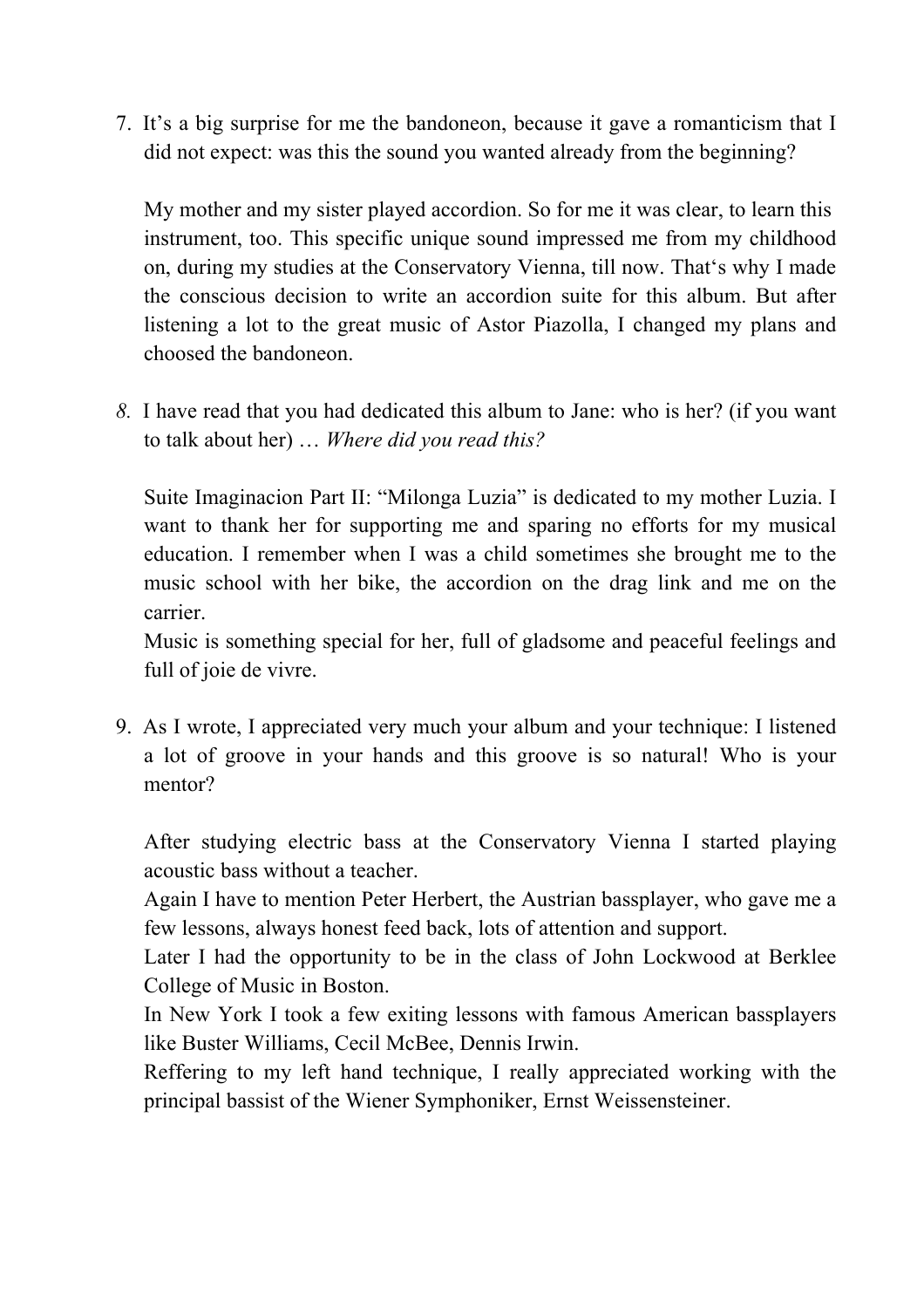10. Do you have a stylistic reference in your compositions?

In my new compositions I have taken a trip down memory lane. From early childhood on, I was fortunate to have the opportunity to play challenging music.

During my career as a bassplayer my music has been influenced by a wide variety of musical styles. (Modern Jazz, Latin, Funk, Contemporary Music, Classical Music…)

In recent years I have discovered my love for free improvised music, as well. Working with the Vienna-based acoustic bass sextet (Bass Instinct) comprised of bassists – largely from the symphonic field – explored a mix of composed and improvised music, drawing from traditional and avant-garde genres, opened another door of sounds and colours for my new compositions. With "Jazzista" I have tried to combine all my musical influences with a varied and many-sided line up – from duo to septet.

11. I like to speak about your musicians: how did you choose them?

After playing some Gigs with the trio BlackHairyTricks, Heimo Trixner on guitar and Harry Tanschek on drums, plans and ideas of a new CD came in my head. Beneath their phenomenal skills in different musical styles, I like their enthusiasm for the music. Soon it was clear, that both are incredible musicians, fitting perfect to my music and people I want to work with.

Since my Debut-CD "SchwarzMarkt" 2006 I had an intense collaboration with the outstanding trombone player Robert Bachner. With Bastian Stein on trumpet and Bernhard Wiesinger on saxophone and Philipp Jagschitz on piano I made a really great choice.

They are players who are sensitive and are listening to the others. You can hear that especial on the freely tunes "Brush Hour" and "Free".

Ingrid Eder on bandoneon studied accordion at the same time as I at the Conservatory Vienna. It was obvious for me to ask her for this "memory lane"- CD.

12. Is there anyone in particular that you'd like to collaborate?

Working with Maria Schneider or Carla Bley would be very special for me.